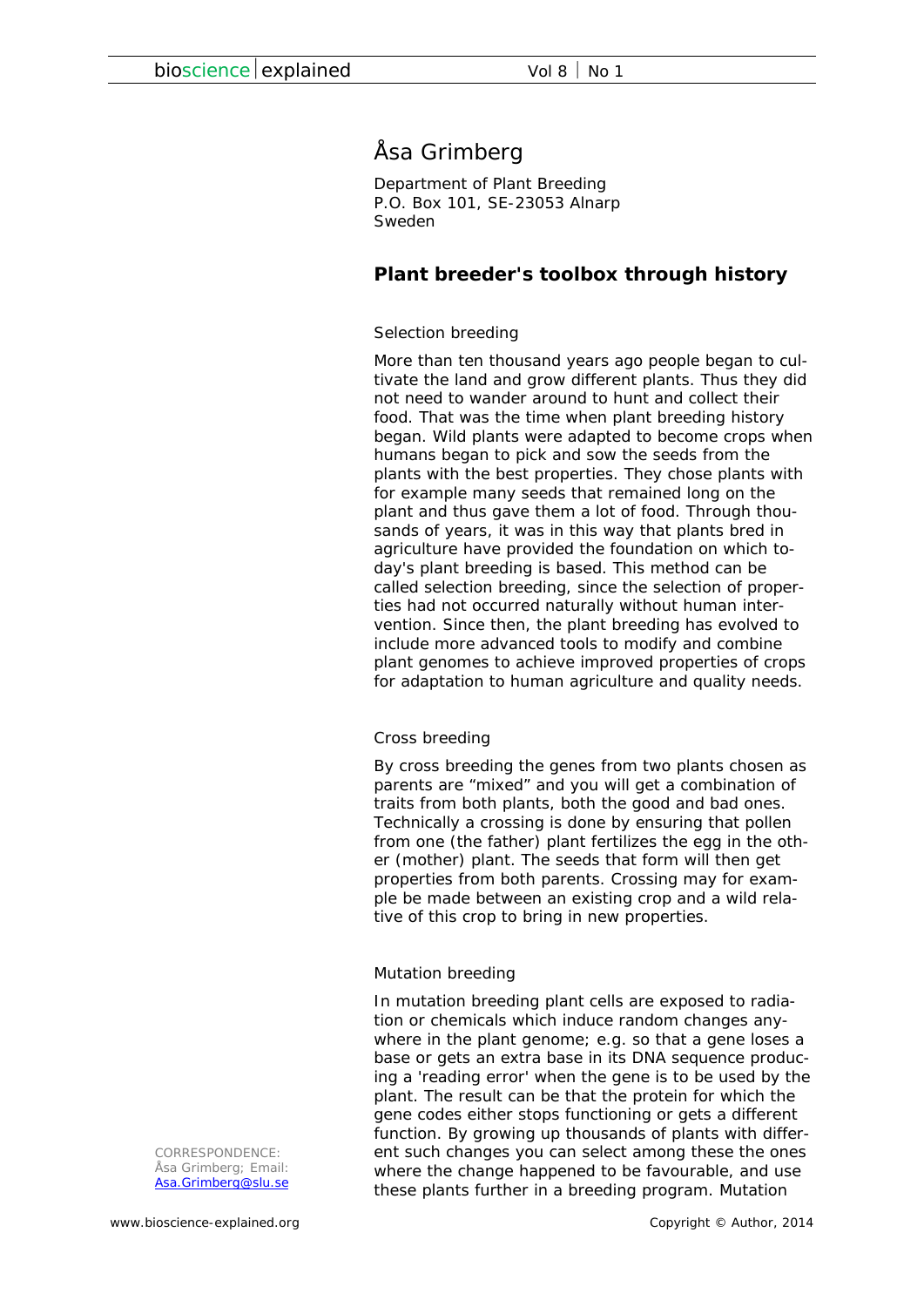breeding can be compared to a lottery where you with luck and plenty of time can win something good and useful.

#### *Gene technology breeding*

In recent decades a new method has been added to the plant breeder's toolbox that can be called gene technology breeding. With this method you choose in advance a certain gene that codes for a particular protein whose function is already known. This gene is put into a crop for example via a soil bacterium (*Agrobacterium thumefaciens*) that has naturally developed a transport system for entering its own DNA into the plant genome. Thereby, the bacteria can fool the plant to produce certain nutrients for its own use. With the help of bacteria, we can introduce a certain property into a plant which is then called *transgenic*. In order to know which of the plants that successfully received the gene, a marker gene (such as a gene encoding a particular antibiotic resistance) is simultaneously introduced into the plant. The plants that manage to grow despite exposure to the antibiotic will also contain your gene of interest.

#### *Choice of breeding tools*

Depending on which properties are targets of a breeding process you can choose different tools in the breeder's toolbox. A very complex trait may be the result of interplay between many different genes, and then crossing of this trait from a wild relative into a crop can be the most effective approach. Perenniality is such an example of a complex trait in plants. It can provide great benefits for the environment. It may also save time and money since you do not have to spend as much time and energy into preparing the soil every year, and furthermore you get a reduced nutrient leakage from the fields. For another trait where only one or a few known genes are needed (and are known), some method of gene technology can be a very effective and time-saving tool. Sometimes such a method may be essential to introduce the trait into a crop. Below are two examples from our own research where we, by using gene technology, have introduced such novel properties into crops. The idea is to change the oil quality and quantity with the purpose to replace fossil oil in the chemical industry in the future.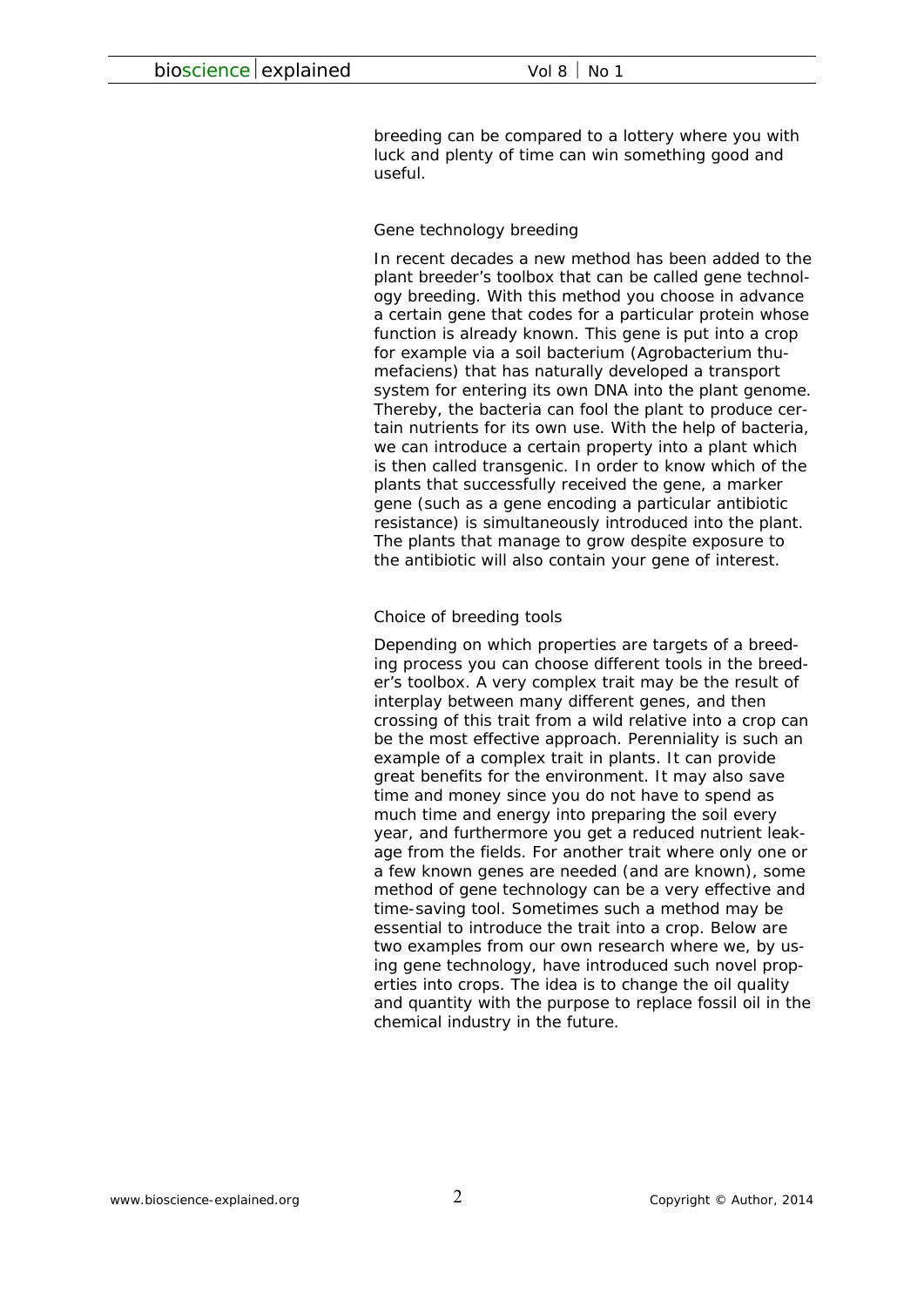#### *'Conductor gene' makes potatoes produce oil using genetic engineering*

Vegetable oils are chemically very similar to fossil oil (long hydrocarbon chains with different number of double bonds) and can therefore be used as replacements in many applications. The amount of fossil oil that we use today, however, is far too large to be replaced by plant oil since the world's arable land would not be sufficient for this purpose if we still want something to eat. However, a small but significant part of the fossil oil used by the chemical industry for specialty products today (*e.g.* lubricants, plastics and paints) can be replaced with plant oil in the future if the global plant oil production increased significantly. The oil crops we grow today are few and have little potential for further production increases; oil palm, soybean, sunflower and rapeseed. The crop today that by far provides the largest amounts of plant oil is oil palm grown in rainforest areas. An increase of this crop would be at the expense of rainforest devastation, something that is obviously not desirable. In order to increase global oil production from plants, we therefore need to develop new highyielding oil crops. For this reason, we are interested to find genes controlling why various plants store energy (carbon) in different forms; for example sugar in sugar beet, oil in rapeseed, and starch in potato tubers.

The building blocks (carbon in the form of sugar) for energy storage come from photosynthesis in all plants, but are by certain genes directed into the different synthesis pathways for oil or starch. These genes are examples of so-called transcription factors that simplified might be called 'conductor genes'. The function of such genes can be compared to what a conductor does in an orchestra: *i.e.* determines which instruments (genes) that should play simultaneously for a given piece of music (such as an oil or starch piece). Turning on or off a conductor gene in a plant may have a large effect as they turn on or off many other genes simultaneously, compared to if you turn on or off the individual genes in a particular pathway alone. One such interesting conductor gene with great importance for oil accumulation in plant storage tissues is called the 'wrinkled gene'. It was discovered in a mutant of Thale cress (where the gene was turned off) that had seeds nearly lacking oil and therefore making them wrinkled. The gene could more fairly be called the 'oil conductor gene', since it is a gene that regulates the use of many other genes, both in glycolysis (which provide the building blocks for fatty acids) and in the fatty acid synthesis which further gives oil. We have in our research found that this gene is essential for oil formation in various plants, including underground tubers from a plant called nutsedge or tigernut (*Cyperus esculentus*) that has an unusual high amount of oil in their tubers. By transferring this 'wrin-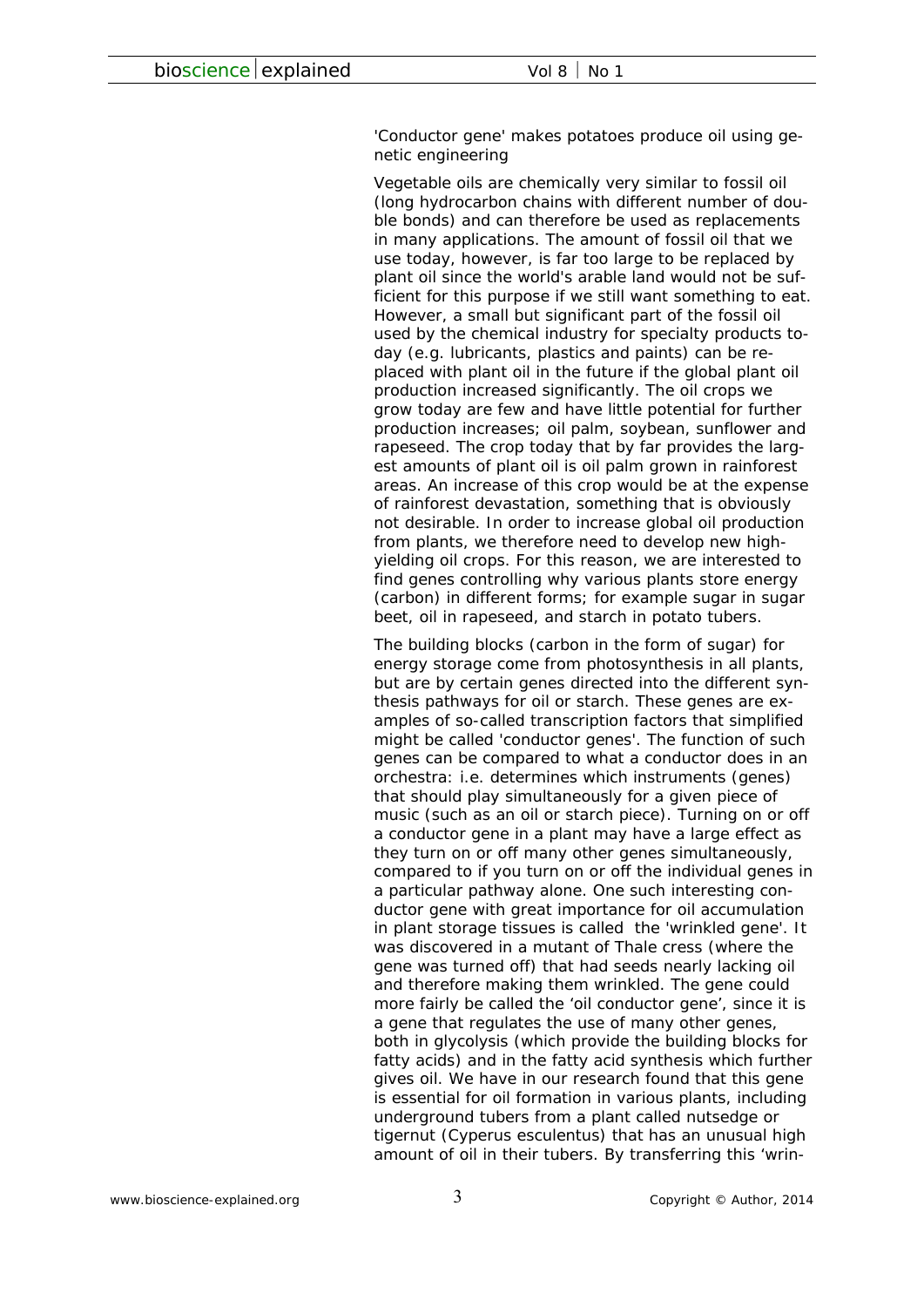kled gene' to potato by using gene technology, we have made potato tubers, which usually only stores energy in the form of starch, to also produce oil! The level of oil is still far from sufficient to provide a significant amount of oil, but it is an example of how genetic engineering and conductor genes can drastically alter the metabolism of a plant that could be of benefit to the environment (Figure 1).



*Figure 1. A 'conductor gene ' (a transcription factor) from thale cress (Arabidopsis thaliana, A) was transferred by gene technology into potato (Solanum tuberosum) which thereby started to accumulate oil in its tubers (B). (Photo: Åsa Grimberg, Mariette Andersson).* 



*Genes from a desert shrub give high quality lubricants in an oil crop using gene technology* 

The gear box of older cars usually had lubricant oil containing wax esters. Wax esters are not as common seed oil (three fatty acids linked to a glycerol molecule with ester bonds), but instead consists of a fatty acid attached to a fatty alcohol with an ester bond. The wax ester oil had excellent properties as a lubricant with high stability. It rarely had to be replaced

for the entire lifetime of the car. However, the oil came from the head of Sperm whales. Because of this desired product, these wales were hunted until they were almost extinct. In the 1970s, the sperm whale became protected, and since then lubricants have been based only on fossil oil even if it does not have as good properties. Interestingly, there is a desert plant called Jojoba (*Simmondsia chinensis*), that in its seeds has the same type of wax esters as in the sperm whale. The production of wax esters in Jojoba seeds occurs by two enzymes, a fatty acid reductase and a wax synthase. By using gene technology, the genes coding for these two enzymes were cloned (amplified) from Jojoba seeds and through soil bacteria transferred into a plant called Crambe (*Crambe abyssinica*) that then started to produce wax esters! The oil pressed from these transgene seeds thus get entirely new properties (suitable for a good lubricant), compared to the type of oil these seeds usually produce. This result would not have been possible without using gene technology, because Jojoba is a plant species that cannot interbreed with Crambe, and mutation breeding had not worked since the genes in Crambe had not been able to achieve this. This wax ester Crambe has been grown in field trials and the new product, wax ester oil, has been extracted and its properties as a lubricant will be characterized (Figure 2).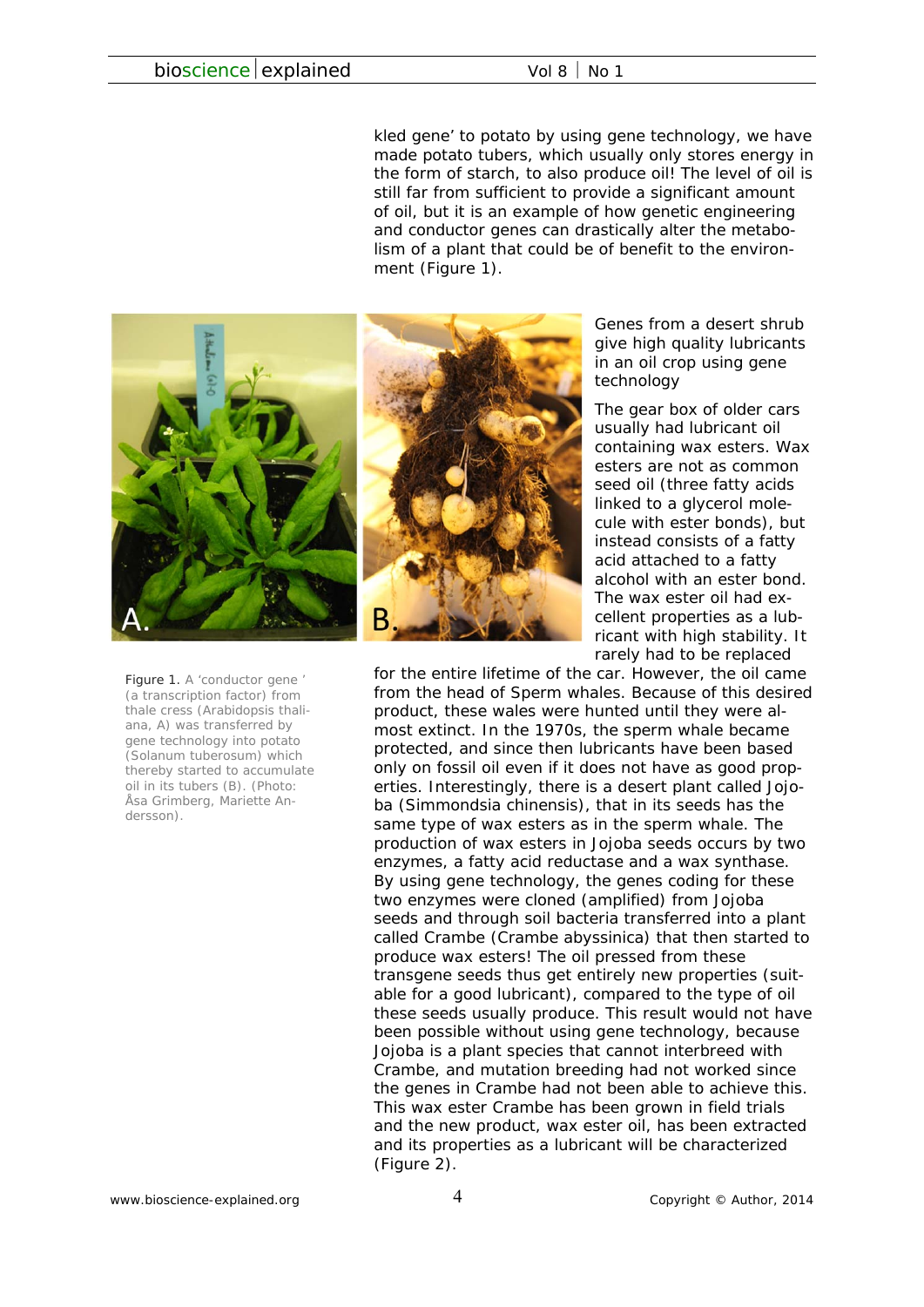

#### *Figure 2. Genes from the desert shrub Jojoba (Simmondsia chinensis, (A.) were transferred by gene technology into the oil crop Crambe (Crambe abyssinica) to make it produce wax esters that can be used as a lubricant instead of fossil oil derived chemicals. Plants of Crambe setting seeds (B.), mature seeds of Crambe before harvest (C.), and seeds of Crambe inside the pods (D.). (Photo: Åsa Grimberg).*

#### *Gene technology debate in Europe*

The European debate about the use of gene technology in plant breeding has resulted in an exhaustive process for approval of a new transgenic variety that is both very expensive and takes very long time (see the article *GMO or not GMO?* Bioscience Explained Vol 8, no 1). A variety that has been developed by using gene technology must undergo a larger number of controls, compared to a new variety that has been developed with more traditional breeding methods. The control system could instead evaluate all varieties in the same way and focus on the risks of the new traits, no matter what technology they were introduced with. Then also Europe might take part of a greater diversity of new varieties and crops that can be of great benefit for the people and the environment. The majority of new properties introduced in crops by using gene technology that are approved for cultivation in Europe today represent a fairly short list; herbicide tolerance and insect resistance. Companies behind these products have seen the economic benefits of being able to sell their own herbicides and seed as one kit, which has made people doubtful about using these crops. The academic research community does, however, not have as a major goal to make money but instead to serve the society. They can therefore use the toolbox in plant breeding with more imagination to develop new crops with traits that can be of great benefit for society. For example, the use of insect or fungal resistant crops leads to decreased use of chemical pest control in agriculture, new qualities of oil can replace fossil oil in the chemical industry, crops that can resist drought or cold temperatures can be grown in areas previously not suitable for agriculture, and crops with changed nutrient composition can give us more healthy food.